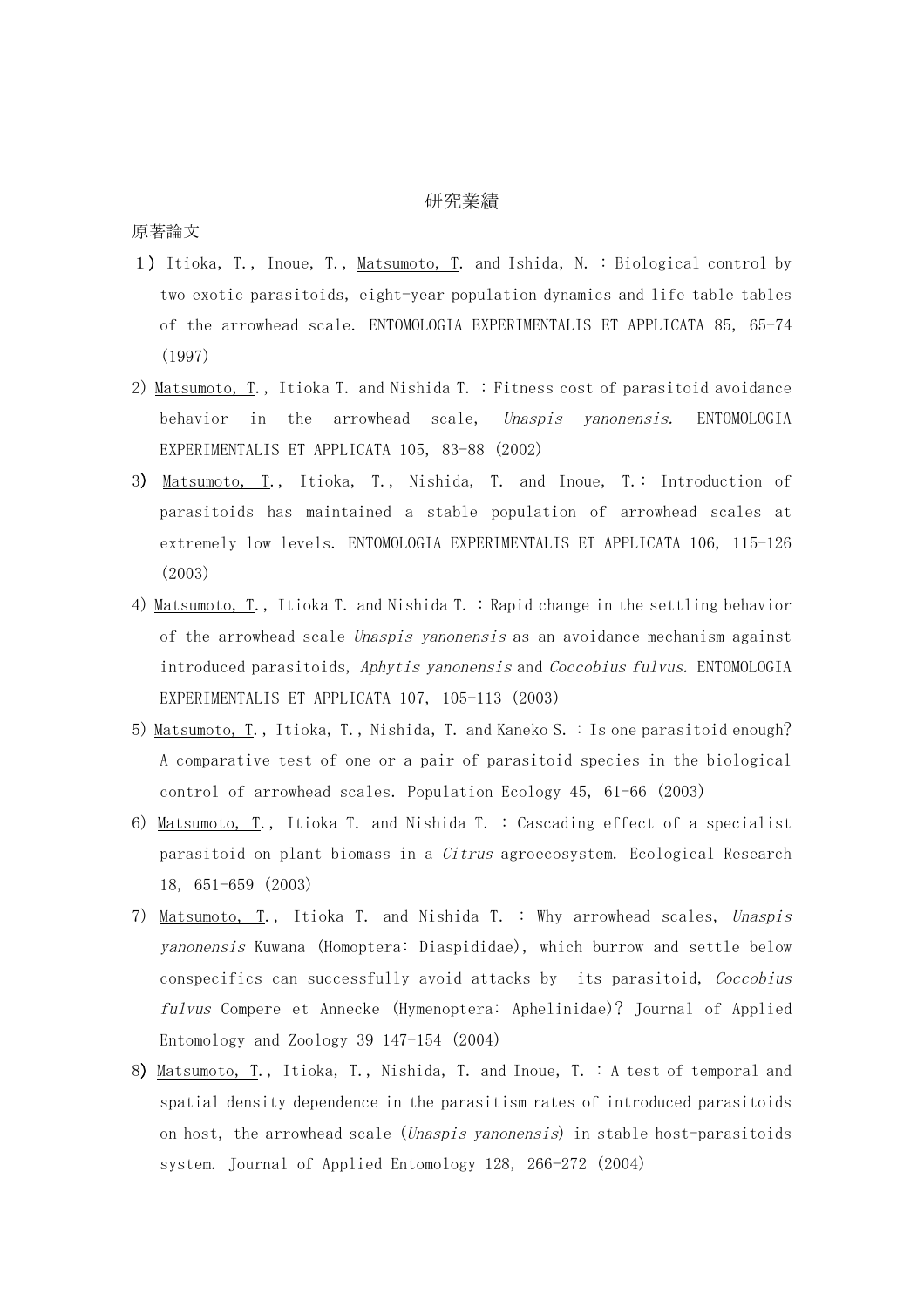- 9) Matsumoto, T., Itioka T. and Nishida T. : Is Spatial Density-Dependent Parasitism Necessary for Successful Biological Control? Testing a Stable Host-Parasitoid System. ENTOMOLOGIA EXPERIMENTALIS ET APPLICATA 110, 191-200 (2004)
- 10) Tuda, M., Matsumoto T., Itioka T., Ishida N., Takanashi M., Ashihara W., Kohyama M.and Takagi M.: Climatic and inter-trophic effects detected in 10-year population dynamics of biological control of arrowhead scale by parasitoids in southwestern Japan. Population Ecology 48, 59-70 (2006)
- 11) Hamaguchi, K., Matsumoto T., Maruyama M., Hashimoto Y., Yamane S. and Itioka T. Isolation and characterization of eight microsatellite loci in two morphotypes of the Southeast Asian army ant, Aenictus laeviceps. Molecular Ecology Notes 7, 984-986 (2007)
- 12) Takakura, K., Nishida T., Matsumoto T. and Nishida S. Alien dandelion reduces the seed-set of a native congener through frequency-dependent and one-sided effects. Biological Invasions (in press) DOI 10.1007/s10530-008-9309-z
- 13) Sawada H., Masumono Y., Matsumoto T. and Nishida T. Comparisons of cocoon density and survival processes of the blue-striped nettle grub moth Parasa lepida (Cramer) between the deciduous and evergreen trees. Japanese Journal of Environmental Entomology and Zoology 19: 59-67(2008)
- 14) Sawada H., Shimomura S., Nishida T. and Matsumoto T. Causes of larval mortality in relation to host plant quality in the invasive grub moth, *Parasa lepida* (Cramer). Japanese Journal of Environmental Entomology and Zoology 19: 69-78 (2008)
- 15) Matsumoto T., Itioka T., Yamane Sk., Momose K. Traditional land use associated with swidden agriculture changes encounter rates of the top predator, the army ant, in Southeast Asian tropical rain forests. Biodiversity and Conservation (in press) DOI 10.1007/s10531-009-9632-4

著書

市岡孝郎・松本崇 捕食寄生者–寄主系の低密度安定機構 「生物間相互作用と外注管 理」安田弘法·城所隆·田中幸一編 京都大学学術出版会 p45-68.